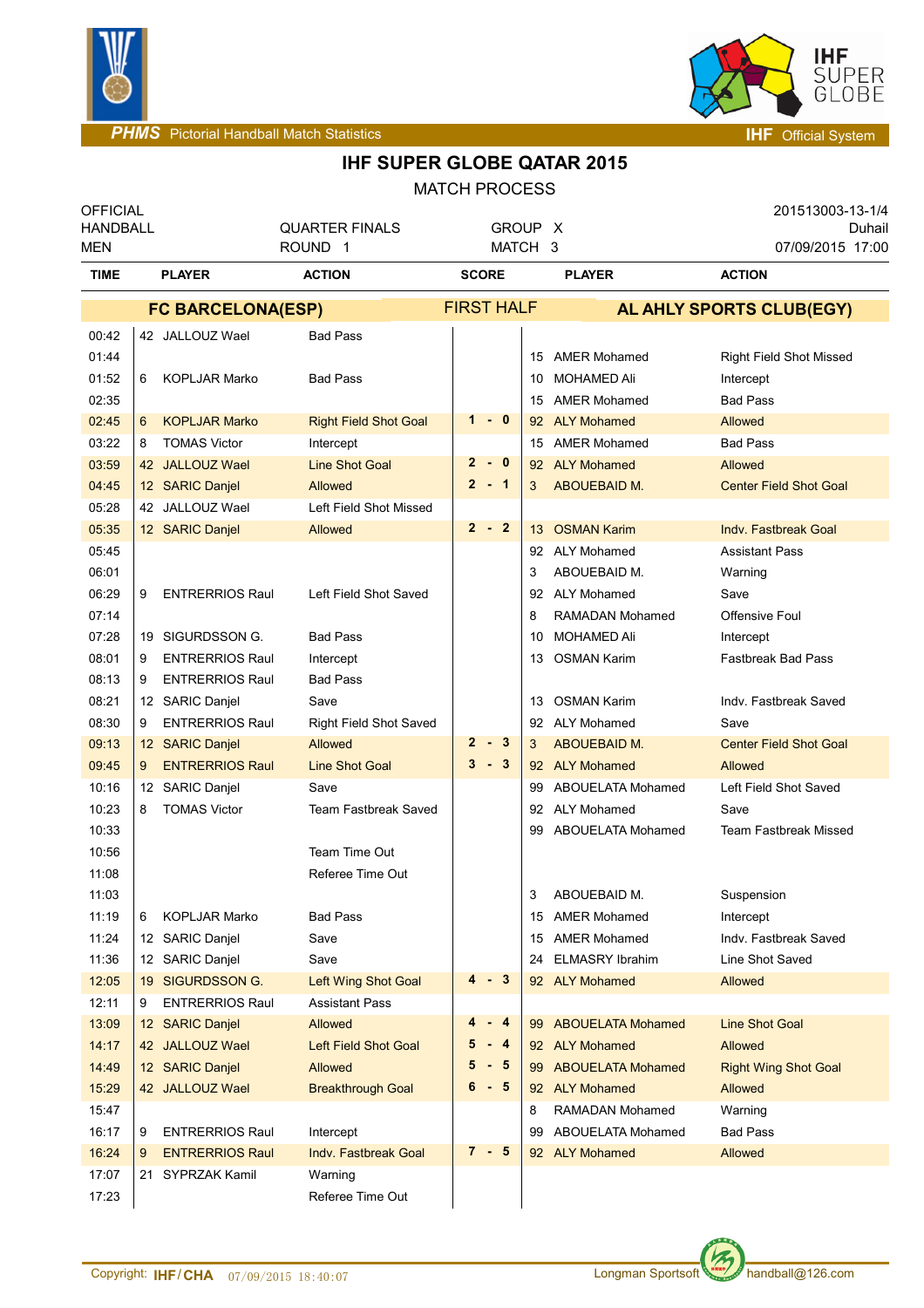



**PHMS** Pictorial Handball Match Statistics **Intervalse and Contract Contract Contract Contract Contract Contract Contract Contract Contract Contract Contract Contract Contract Contract Contract Contract Contract Contract C** 

## **IHF SUPER GLOBE QATAR 2015**

MATCH PROCESS

| <b>OFFICIAL</b><br><b>HANDBALL</b><br>MEN |                                     | <b>QUARTER FINALS</b><br>ROUND <sub>1</sub> | GROUP X<br>MATCH 3 |                   |                                | 201513003-13-2/4<br>Duhail<br>07/09/2015 17:00 |  |  |
|-------------------------------------------|-------------------------------------|---------------------------------------------|--------------------|-------------------|--------------------------------|------------------------------------------------|--|--|
| <b>TIME</b>                               | <b>PLAYER</b>                       | <b>ACTION</b>                               | <b>SCORE</b>       |                   | <b>PLAYER</b>                  | <b>ACTION</b>                                  |  |  |
|                                           | <b>FC BARCELONA(ESP)</b>            |                                             |                    | <b>FIRST HALF</b> | AL AHLY SPORTS CLUB(EGY)       |                                                |  |  |
| 18:33                                     |                                     | Referee Time Out                            |                    |                   |                                |                                                |  |  |
| 18:34                                     |                                     | Referee Time Out                            |                    |                   |                                |                                                |  |  |
| 17:33                                     | 21 SYPRZAK Kamil                    | Suspension                                  |                    |                   |                                |                                                |  |  |
| 18:02                                     | 12 SARIC Danjel                     | Save                                        |                    |                   | 13 OSMAN Karim                 | Left Wing Shot Saved                           |  |  |
| 18:17                                     |                                     | Referee Time Out                            |                    |                   |                                |                                                |  |  |
| 18:24                                     |                                     |                                             |                    | 24                | <b>ELMASRY Ibrahim</b>         | Warning                                        |  |  |
| 18:30                                     | 19 SIGURDSSON G.                    | 7M Caused                                   |                    | 24                | <b>ELMASRY Ibrahim</b>         | 7M Received                                    |  |  |
| 18:39                                     | 77 LAZAROV Kiril                    | <b>7M-Throw Goal</b>                        | $8 - 5$            |                   | 92 ALY Mohamed                 | Allowed                                        |  |  |
| 18:50                                     |                                     |                                             |                    |                   |                                | Team Time Out                                  |  |  |
| 19:15                                     |                                     |                                             |                    | 10                | MOHAMED Ali                    | <b>Bad Pass</b>                                |  |  |
| 20:06                                     | 19 SIGURDSSON G.                    | Left Wing Shot Saved                        |                    | 92                | ALY Mohamed                    | Save                                           |  |  |
| 20:13                                     |                                     |                                             |                    | 15                | <b>AMER Mohamed</b>            | Double Dribble                                 |  |  |
| 20:21                                     | 21 SYPRZAK Kamil                    | Offensive Foul                              |                    | 24                | <b>ELMASRY Ibrahim</b>         | Foul Caused                                    |  |  |
| 20:54                                     | 39 JICHA Filip                      | Intercept                                   |                    | 10                | <b>MOHAMED Ali</b>             | <b>Bad Pass</b>                                |  |  |
| 21:06                                     | 39 JICHA Filip                      | <b>Indv. Fastbreak Goal</b>                 | $9 - 5$            |                   | 92 ALY Mohamed                 | Allowed                                        |  |  |
| 21:30                                     |                                     |                                             |                    | 8                 | <b>RAMADAN Mohamed</b>         | <b>Offensive Foul</b>                          |  |  |
| 21:31                                     |                                     | Referee Time Out                            |                    |                   |                                |                                                |  |  |
| 21:27                                     |                                     |                                             |                    | 8                 | <b>RAMADAN Mohamed</b>         | Suspension                                     |  |  |
| 21:44                                     | 39 JICHA Filip                      | Left Field Shot Saved                       |                    | 92                | ALY Mohamed                    | Save                                           |  |  |
| 22:38                                     | 12 SARIC Danjel                     | Save                                        |                    | 9                 | ELBOGHDADY M.                  | Left Field Shot Saved                          |  |  |
| 23:03                                     | 13 ARINO Aitor                      | <b>Left Wing Shot Goal</b>                  | $10 - 5$           |                   | 92 ALY Mohamed                 | Allowed                                        |  |  |
| 23:06                                     | 11 SARMIENTO Daniel                 | <b>Assistant Pass</b>                       |                    |                   |                                |                                                |  |  |
| 24:00                                     | 12 SARIC Danjel                     | Save                                        | $11 - 5$           |                   | 31 ELWAKIL Omar                | Left Wing Shot Saved                           |  |  |
| 24:15                                     | 11 SARMIENTO Daniel                 | <b>Team Fastbreak Goal</b>                  | $11 - 6$           |                   | 92 ALY Mohamed                 | Allowed                                        |  |  |
| 24:44<br>25:28                            | 12 SARIC Danjel<br>77 LAZAROV Kiril | <b>Allowed</b>                              | $12 - 6$           | 3                 | ABOUEBAID M.<br>92 ALY Mohamed | <b>Center Field Shot Goal</b><br>Allowed       |  |  |
|                                           | 12 SARIC Danjel                     | <b>Right Field Shot Goal</b><br>Save        |                    | 3                 |                                |                                                |  |  |
| 26:32<br>27:15                            | 18 GURBINDO Eduardo                 |                                             |                    | 9                 | ABOUEBAID M.<br>ELBOGHDADY M.  | Right Field Shot Saved<br>Bad Pass             |  |  |
| 27:45                                     | 39 JICHA Filip                      | Intercept<br>Left Wing Shot Saved           |                    |                   | 92 ALY Mohamed                 | Save                                           |  |  |
| 28:02                                     | 13 ARINO Aitor                      | Warning                                     |                    |                   |                                |                                                |  |  |
| 28:32                                     | 12 SARIC Danjel                     | Allowed                                     | $12 - 7$           | 8                 | <b>RAMADAN Mohamed</b>         | <b>Line Shot Goal</b>                          |  |  |
| 28:34                                     |                                     |                                             |                    | 34                | REZK Ahmed                     | <b>Assistant Pass</b>                          |  |  |
| 29:18                                     | 77 LAZAROV Kiril                    | Left Field Shot Blocked                     |                    | 3                 | ABOUEBAID M.                   | <b>Block</b>                                   |  |  |
| 29:51                                     |                                     | Referee Time Out                            |                    |                   |                                |                                                |  |  |
| 29:49                                     | 11 SARMIENTO Daniel                 | Warning                                     |                    |                   |                                |                                                |  |  |
| 29:57                                     |                                     | Referee Time Out                            |                    |                   |                                |                                                |  |  |
| 29:54                                     | 21 SYPRZAK Kamil                    | Suspension                                  |                    |                   |                                |                                                |  |  |
| 30:00                                     | 12 SARIC Danjel                     | Allowed                                     | $12 - 8$           | 3                 | <b>ABOUEBAID M.</b>            | <b>Center Field Shot Goal</b>                  |  |  |
|                                           |                                     |                                             |                    |                   |                                |                                                |  |  |

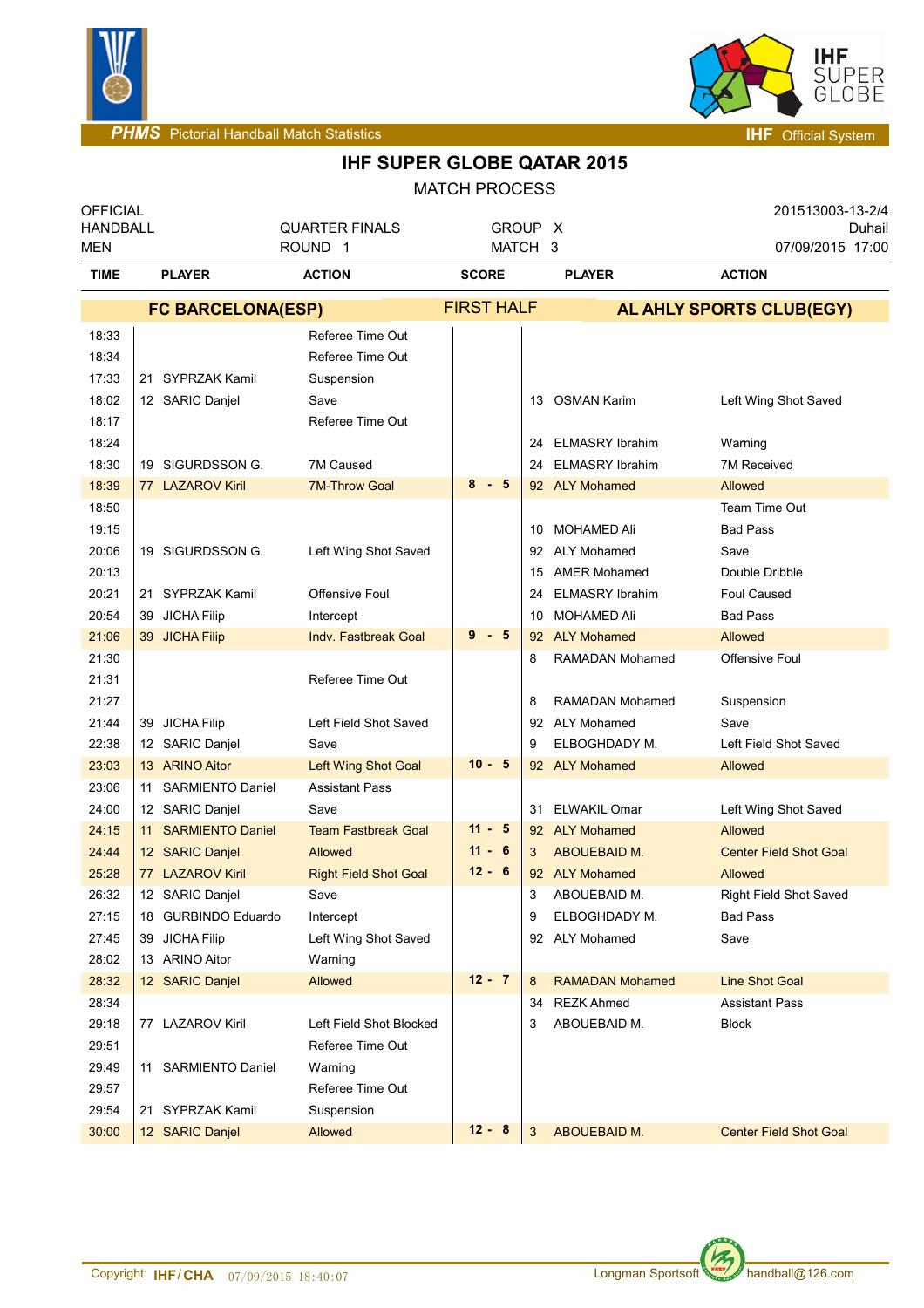



**PHMS** Pictorial Handball Match Statistics **Intervention Control of Control Control of The Official System** 

## **IHF SUPER GLOBE QATAR 2015**

## MATCH PROCESS

| <b>OFFICIAL</b><br><b>HANDBALL</b><br>MEN |               |                          | <b>QUARTER FINALS</b><br>ROUND <sub>1</sub> |  |                    |  | GROUP X<br>MATCH 3 |                        |  | 201513003-13-3/4<br>07/09/2015 17:00 | Duhail |  |
|-------------------------------------------|---------------|--------------------------|---------------------------------------------|--|--------------------|--|--------------------|------------------------|--|--------------------------------------|--------|--|
| <b>TIME</b>                               | <b>PLAYER</b> |                          | <b>ACTION</b>                               |  | <b>SCORE</b>       |  |                    | <b>PLAYER</b>          |  | <b>ACTION</b>                        |        |  |
|                                           |               | <b>FC BARCELONA(ESP)</b> |                                             |  | <b>SECOND HALF</b> |  |                    |                        |  | AL AHLY SPORTS CLUB(EGY)             |        |  |
| 00:26                                     |               | 12 SARIC Danjel          | Allowed                                     |  | $12 - 9$           |  | 8                  | <b>RAMADAN Mohamed</b> |  | <b>Line Shot Goal</b>                |        |  |
| 00:29                                     |               |                          |                                             |  |                    |  | 3                  | ABOUEBAID M.           |  | <b>Assistant Pass</b>                |        |  |
| 00:56                                     |               | 42 JALLOUZ Wael          | <b>Center Field Shot Goal</b>               |  | $13 - 9$           |  | 92                 | <b>ALY Mohamed</b>     |  | Allowed                              |        |  |
| 01:19                                     |               | 12 SARIC Danjel          | Allowed                                     |  | $13 - 10$          |  | 8                  | <b>RAMADAN Mohamed</b> |  | Left Wing Shot Goal                  |        |  |
| 01:23                                     |               |                          |                                             |  |                    |  | 31                 | <b>ELWAKIL Omar</b>    |  | <b>Assistant Pass</b>                |        |  |
| 02:43                                     |               |                          | Referee Time Out                            |  |                    |  |                    |                        |  |                                      |        |  |
| 02:43                                     |               |                          |                                             |  |                    |  |                    | 31 ELWAKIL Omar        |  | Suspension                           |        |  |
| 03:24                                     |               |                          | Referee Time Out                            |  |                    |  |                    |                        |  |                                      |        |  |
| 03:38                                     | 8             | <b>TOMAS Victor</b>      | <b>Right Wing Shot Goal</b>                 |  | $14 - 10$          |  |                    | 92 ALY Mohamed         |  | Allowed                              |        |  |
| 03:40                                     | 9             | <b>ENTRERRIOS Raul</b>   | <b>Assistant Pass</b>                       |  |                    |  |                    |                        |  |                                      |        |  |
| 04:13                                     |               |                          |                                             |  |                    |  |                    | 10 MOHAMED Ali         |  | <b>Center Field Shot Missed</b>      |        |  |
| 04:21                                     |               | 42 JALLOUZ Wael          | Indy, Fastbreak Goal                        |  | $15 - 10$          |  |                    | 92 ALY Mohamed         |  | Allowed                              |        |  |
| 05:41                                     |               |                          | Referee Time Out                            |  |                    |  |                    |                        |  |                                      |        |  |
| 05:40                                     |               | 27 MORROS Viran          | Suspension                                  |  |                    |  |                    |                        |  |                                      |        |  |
| 05:54                                     |               | 12 SARIC Danjel          | Save                                        |  |                    |  | 3                  | ABOUEBAID M.           |  | <b>Right Field Shot Saved</b>        |        |  |
| 06:25                                     |               | 77 LAZAROV Kiril         | Right Field Shot Saved                      |  |                    |  |                    | 92 ALY Mohamed         |  | Save                                 |        |  |
| 06:36                                     |               | 12 SARIC Danjel          | Allowed                                     |  | $15 - 11$          |  |                    | 10 MOHAMED Ali         |  | <b>Team Fastbreak Goal</b>           |        |  |
| 07:11                                     |               |                          | Referee Time Out                            |  |                    |  |                    |                        |  |                                      |        |  |
| 07:33                                     | 8             | <b>TOMAS Victor</b>      | Center Field Shot Post                      |  |                    |  |                    |                        |  |                                      |        |  |
| 08:04                                     |               |                          | Referee Time Out                            |  |                    |  |                    |                        |  |                                      |        |  |
| 08:03                                     |               | 42 JALLOUZ Wael          | <b>7M Received</b>                          |  |                    |  | 8                  | <b>RAMADAN Mohamed</b> |  | 7M Caused                            |        |  |
| 08:03                                     |               | 42 JALLOUZ Wael          | Suspension                                  |  |                    |  |                    |                        |  |                                      |        |  |
| 08:03                                     |               | 12 SARIC Danjel          | Allowed                                     |  | $15 - 12$          |  | 8                  | <b>RAMADAN Mohamed</b> |  | <b>7M-Throw Goal</b>                 |        |  |
| 09:08                                     | 9             | <b>ENTRERRIOS Raul</b>   | Right Field Shot Saved                      |  |                    |  | 92                 | <b>ALY Mohamed</b>     |  | Save                                 |        |  |
| 10:09                                     |               |                          |                                             |  |                    |  | 3                  | ABOUEBAID M.           |  | Lost Ball                            |        |  |
| 10:28                                     | 9             | <b>ENTRERRIOS Raul</b>   | <b>Bad Receive</b>                          |  |                    |  |                    |                        |  |                                      |        |  |
| 11:12                                     |               | 12 SARIC Danjel          | <b>Allowed</b>                              |  | $15 - 13$          |  |                    | 31 ELWAKIL Omar        |  | Line Shot Goal                       |        |  |
| 11:15                                     |               |                          |                                             |  |                    |  |                    | 15 AMER Mohamed        |  | <b>Assistant Pass</b>                |        |  |
| 11:39                                     |               |                          | Referee Time Out                            |  |                    |  |                    |                        |  |                                      |        |  |
| 12:19                                     | 8             | <b>TOMAS Victor</b>      | <b>Right Wing Shot Goal</b>                 |  | $16 - 13$          |  |                    | 92 ALY Mohamed         |  | Allowed                              |        |  |
| 12:21                                     | 9             | <b>ENTRERRIOS Raul</b>   | <b>Assistant Pass</b>                       |  |                    |  |                    |                        |  |                                      |        |  |
| 13:16                                     |               | 12 SARIC Danjel          | <b>Allowed</b>                              |  | $16 - 14$          |  |                    | 15 AMER Mohamed        |  | <b>Right Wing Shot Goal</b>          |        |  |
| 13:19                                     |               |                          |                                             |  |                    |  |                    | 10 MOHAMED Ali         |  | <b>Assistant Pass</b>                |        |  |
| 13:33                                     |               |                          | Referee Time Out                            |  |                    |  |                    |                        |  |                                      |        |  |
| 13:33                                     |               |                          |                                             |  |                    |  | 31                 | <b>ELWAKIL Omar</b>    |  | Suspension                           |        |  |
| 13:33                                     | 8             | <b>TOMAS Victor</b>      | 7M Caused                                   |  | $17 - 14$          |  | 31                 | <b>ELWAKIL Omar</b>    |  | <b>7M Received</b>                   |        |  |
| 13:35                                     |               | 77 LAZAROV Kiril         | <b>7M-Throw Goal</b>                        |  |                    |  |                    | 16 ISMAIL Elsayed      |  | Allowed                              |        |  |
| 14:38                                     |               |                          |                                             |  |                    |  |                    | 15 AMER Mohamed        |  | <b>Right Wing Shot Missed</b>        |        |  |
| 14:45                                     |               | 10 SORHAINDO Cedric      | Line Shot Saved                             |  |                    |  |                    | 92 ALY Mohamed         |  | Save                                 |        |  |
| 15:26                                     |               | 10 SORHAINDO Cedric      | Block                                       |  |                    |  | 10                 | MOHAMED Ali            |  | Center Field Shot Blocker            |        |  |
| 16:20                                     |               |                          |                                             |  |                    |  |                    | 34 REZK Ahmed          |  | <b>Bad Pass</b>                      |        |  |